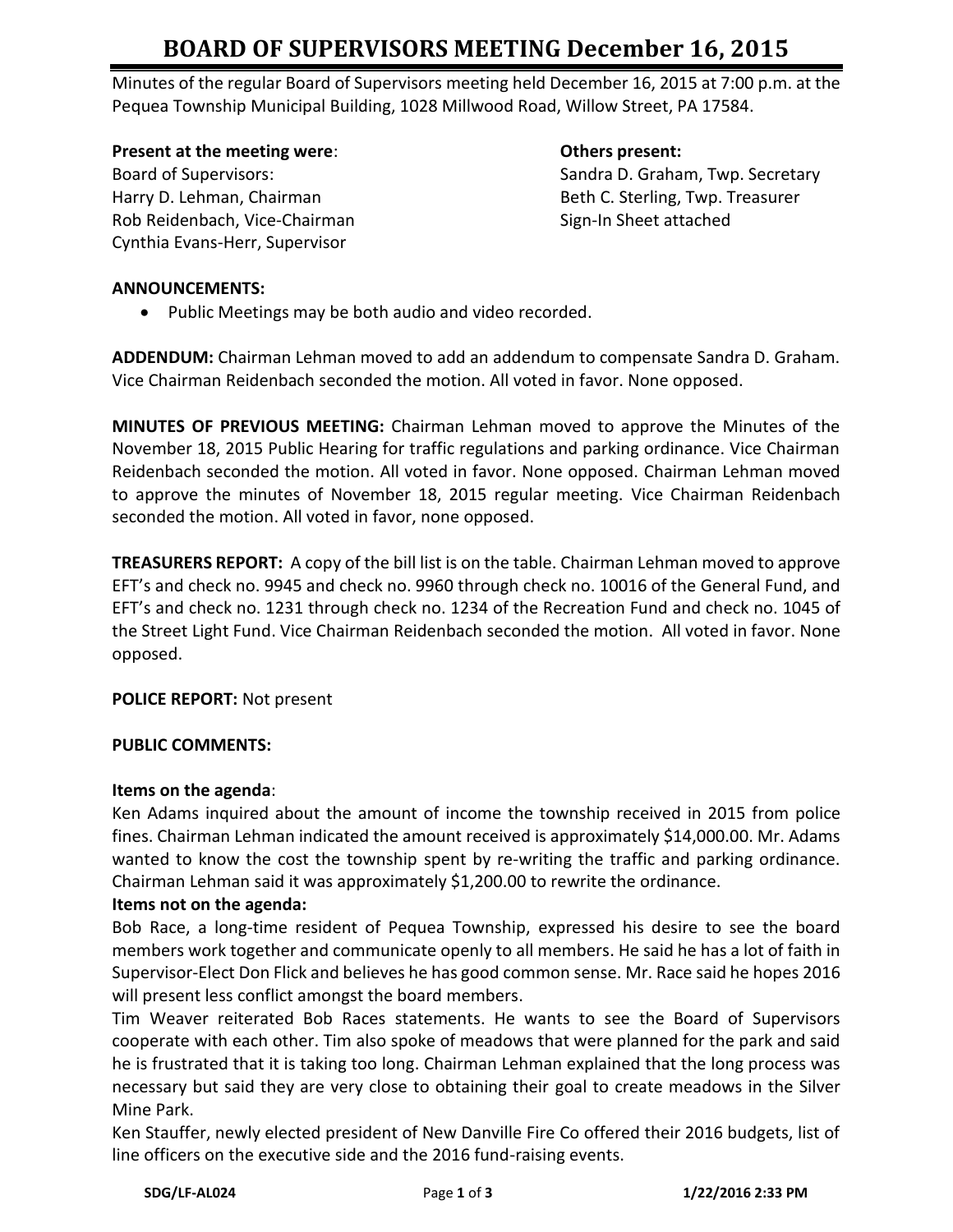#### **OLD BUSINESS**:

**1.** Set a date for a Public Hearing to adopt an Ordinance providing for the regulation of traffic and parking. Authorize Secretary to advertise hearing - Vice Chairman Reidenbach moved to set the hearing date for the proposed ordinance for January 20, 2016 at 6:45 P.M. and to authorize the secretary to advertise properly for that hearing. Chairman Lehman seconded the motion. All voted in favor. None opposed. A resolution of fees will also be considered at the hearing.

#### **NEW BUSINESS:**

- 1. Jason Hair Holding Tank Agreement Supervisor Cynthia Evans-Herr moved to approve the Holding Tank Agreement for Jason Hair, residing at 35 Marticville Road in Lancaster and the agreement with the Township of Pequea. Vice Chairman Reidenbach seconded the motion. Vice Chairman Reidenbach retracted his second. Supervisor Evans-Herr retracted her motion. Supervisor Evans-Herr moved to approve the Holding Tank Agreement between Jason Hair, residing at 35 Marticville Road in Lancaster and the Township of Pequea and authorize the chairman of the board to sign the agreement. Vice Chairman Reidenbach seconded the motion. All voted in favor. None opposed.
- 2. Hire full-time road crew worker Chairman Lehman moved to hire Craig Mellinger as a fulltime road crew employee, effective 12/28/2015 at a rate of 18.50 per hour and after a successful ninety day evaluation increase the rate to \$19.00 per hour. Supervisor Evans-Herr seconded the motion. All voted in favor. None opposed
- 3. SALDO Chairman Lehman moved to have the secretary forward the Subdivision and Land Development ordinance to the township solicitor and the Lancaster County Planning Commission for review. Supervisor Evans-Herr seconded the motion. All voted in favor. None opposed.
- 4. Pequea Creek Watershed Map Municipal cost breakdown- Vice Chairman Reidenbach moved to have the secretary notify West Lampeter Township to inform them our wish to join the other municipalities in the mapshed analysis and bear the cost we are responsible for. Supervisor Evans-Herr seconded the motion. All voted in favor. None opposed.
- 5. Set dates for 2016 monthly Board of Supervisors meetings Chairman Lehman moved to set 2016 Board of Supervisors monthly meetings for the third Wednesday of each month and the reorganizational meeting to January 4, 2016 at 7:00 P.M. Vice Chairman Reidenbach seconded the motion. All voted in favor. None opposed.

# **ADDENDUM:**

Compensate Secretary during the absence of the Treasurer - Chairman Lehman moved to compensate Sandra D. Graham, \$750.00 for her extra efforts during the month of June in the absence of the treasurer. Vice Chairman Reidenbach seconded the motion. All voted in favor. None opposed.

#### **DEPARTMENTAL REPORTS:**

**Road Crew** – Report on file. **Zoning/Code Officer** – Report on file. **Southern Regional Police Department –** Monthly report on table **Southern Regional Police Commission -** Chairman Reidenbach **Southern Lancaster County Inter-Municipal Council –** Supervisor Evans-Herr **Emergency Management**